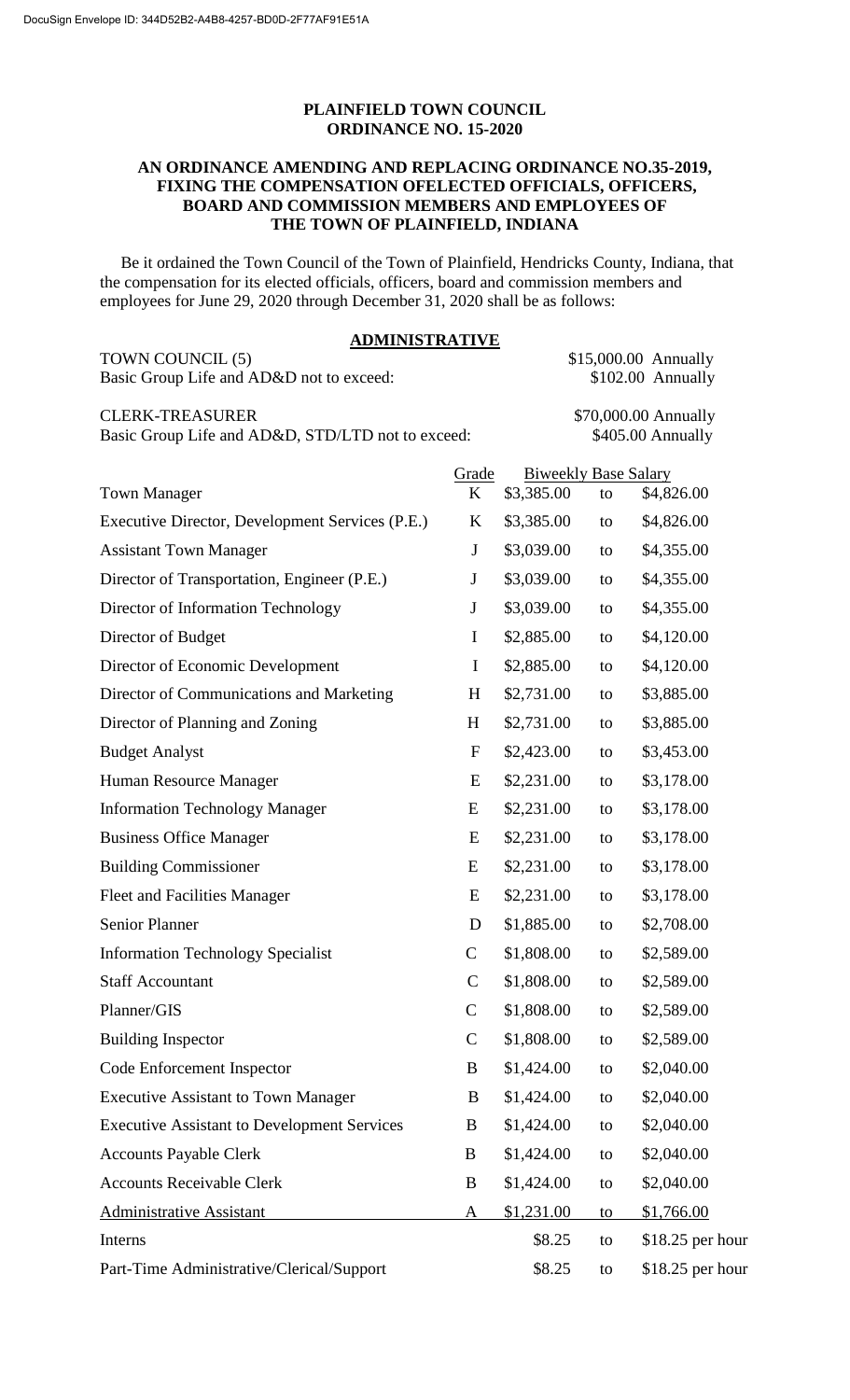Part-Time Accounts Receivable Clerk \$8.25 to \$18.25 per hour Clothing Allowance/PPE stipend for qualifying Full-time Employees \$300.00 Approved Special Assignment/Certification/Licensure \$.25-\$1.00 per hour

### **BOARDS AND COMMISSIONS**

| BZA Members (5)                      | $$100.00$ per meeting |
|--------------------------------------|-----------------------|
| Plan Commission (7)                  | \$100.00 per meeting  |
| <b>Secretary BZA</b>                 | $$100.00$ per meeting |
| Secretary Plan Commission            | $$100.00$ per meeting |
| Design Review Committee (5)          | $$100.00$ per meeting |
| Exempt Police Security (At meetings) | $$100.00$ per meeting |
| Police Commissioners (3)             | $$2,000.00$ Annually  |

# **PLAINFIELD POLICE DEPARTMENT SALARIES AND OTHER BENEFITS**

|                                                                | Grade                | <b>Biweekly Salary</b> |    |                                       |
|----------------------------------------------------------------|----------------------|------------------------|----|---------------------------------------|
| Police Chief                                                   | $\mathbf I$          | \$2,885.00             | to | \$4,120,00                            |
| Deputy Chief                                                   | H                    | \$2,731.00             | to | \$3,885.00                            |
| Captains                                                       | $*F$                 |                        |    | Incumbent Salary plus \$250 bi-weekly |
| Lieutenants-Promotion from Sergeant                            | $*F$                 |                        |    | Incumbent Salary plus \$100 bi-weekly |
| <b>Sergeants -Promotion from Corporal</b>                      | $\rm ^{\ast}E$       |                        |    | Incumbent Salary plus \$100 bi-weekly |
| <b>Corporals -Promotion from First Class</b>                   | $\rm ^*D$            |                        |    | Incumbent Salary plus \$100 bi-weekly |
| <b>Accreditation Manager</b>                                   | $\mathbf C$          | \$1,808.00             | to | \$2,589.00                            |
| Crime Scene Investigator                                       | $\mathsf{C}$         | \$1,808.00             | to | \$2,589.00                            |
| <b>First Class Patrol Officers</b>                             | ${}^*C$              | \$1,808.00             | to | \$2,589.00                            |
| <b>Probationary Patrol Officers</b>                            | $\mathbf{^{\ast }B}$ |                        |    | \$22.30 per hour                      |
| <b>Executive Assistant</b>                                     | B                    | \$1,424.00             | to | \$2,040.00                            |
| <b>Administrative Assistant</b>                                | $\mathbf{A}$         | \$1,231.00             | to | \$1,766.00                            |
| <b>Records Clerk</b>                                           | $\mathbf{A}$         | \$1,231.00             | to | \$1,766.00                            |
| Part Time Admin/CSO (Community Support)                        |                      | \$8.25                 | to | \$18.25 per hour                      |
| Chaplain (1)                                                   |                      |                        |    | \$3,000.00 Annually                   |
| Clothing Allowance/PPE stipend for Officers/CSI                |                      |                        |    | \$1,200.00 Annually                   |
| <b>Clothing Allowance/PPE for Reserves</b>                     |                      |                        |    | \$400.00 Annually                     |
| Clothing Allowance/Stipend/PPE for Approved Special Assignment |                      |                        |    | \$300.00 Annually                     |
| Shift Differential (After completion of FTO training)          |                      |                        |    | $$1.00$ per hour                      |
| Approved Advanced Certification/FTO/Instructor                 |                      |                        |    | $$1.00$ per hour                      |
| $\cdot$ 11<br>$\cdot$ 00                                       |                      |                        |    |                                       |

All Non-Exempt/Non-Administrative/Shift Assigned Sworn Police Officers will receive 88 hours of holiday incentive per year.

\*All Officers follow the Section 7(k) overtime exemption of the FLSA (14 day tour of duty)

Certified Pension Base is First Class Patrol Officer's Annual Salary + 20 years longevity pay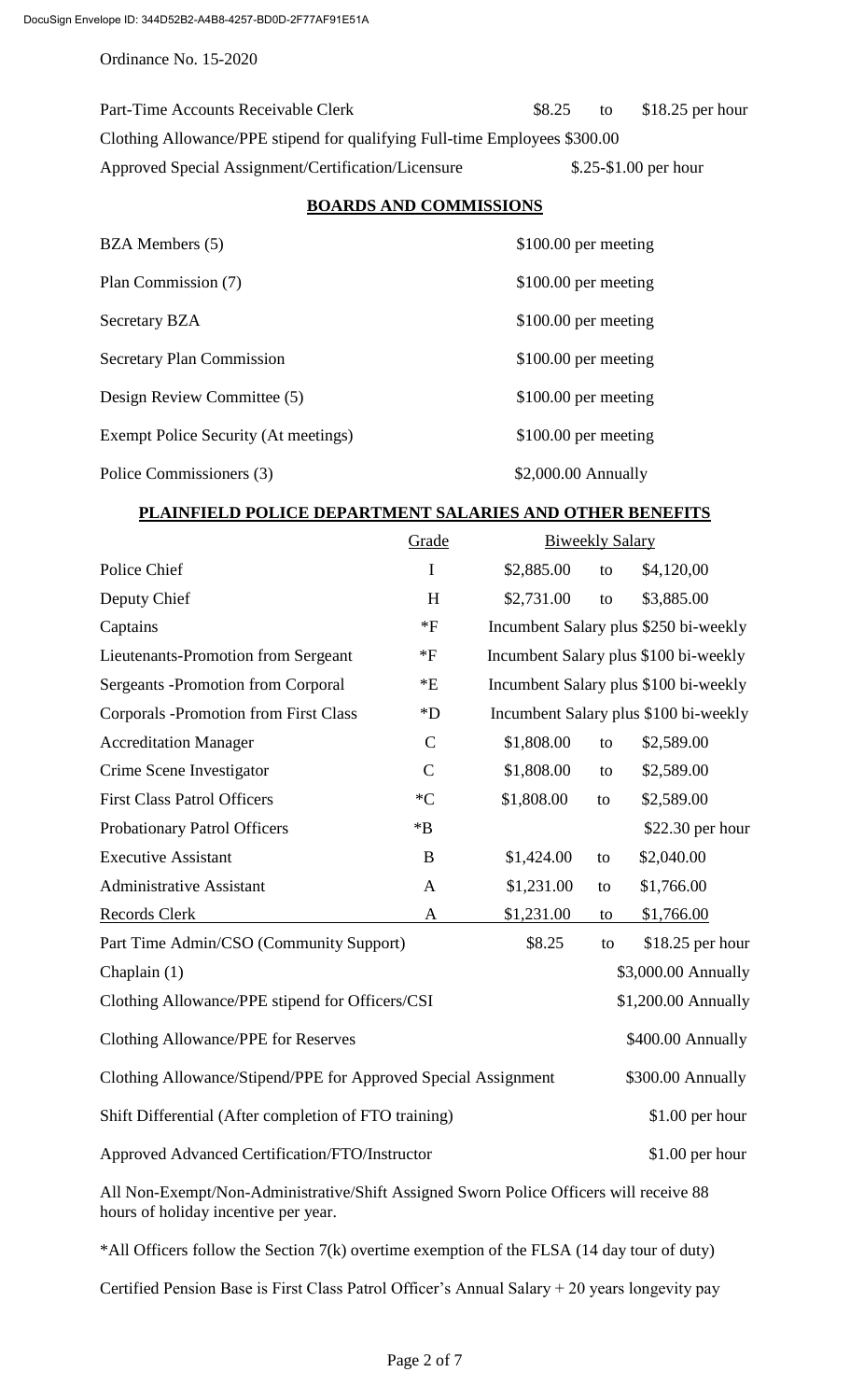$$60,359.80+ $3,000.00 = $63,359.80$ 

|                                                                                                                             | Grade              |            | <b>Biweekly Salary</b> |                                            |  |
|-----------------------------------------------------------------------------------------------------------------------------|--------------------|------------|------------------------|--------------------------------------------|--|
| Fire Chief                                                                                                                  | I                  | \$2,885.00 | to                     | \$4,120.00                                 |  |
| <b>Assistant Fire Chief</b>                                                                                                 | H                  | \$2,731.00 | to                     | \$3,885.00                                 |  |
| Division Chief (4)                                                                                                          | G                  | \$2,577.00 | to                     | \$3,688.00                                 |  |
| *Promotion to Battalion Chief (Level 3) (3)                                                                                 | $\mathbf{G}^*$     |            |                        | Incumbent hourly rate plus \$1.00 per hour |  |
| *Promotion to Captain (Level 2) (3)                                                                                         | $*_{\rm F}$        |            |                        | Incumbent hourly rate plus \$1.00 per hour |  |
| *Promotion to Lieutenant (Level 1) (9)                                                                                      | $*F$               |            |                        | Incumbent hourly rate plus \$1.00 per hour |  |
| <b>Fire Prevention Officer</b>                                                                                              | D                  | \$1,885.00 | to                     | \$2,708.00                                 |  |
| First-Class Firefighter/Paramedic (21)                                                                                      | $\boldsymbol{D}^*$ | \$1,885.00 | to                     | \$2,708.00                                 |  |
| First-Class Firefighter/EMT (37)                                                                                            | $C^*C$             | \$1,808.00 | to                     | \$2,589.00                                 |  |
| Firefighter/Paramedic Probationary                                                                                          | $*B$               |            |                        | $$16.80$ per hour                          |  |
| Firefighter/EMT Probationary                                                                                                | $*B$               |            |                        | $$15.80$ per hour                          |  |
| <b>Executive Assistant</b>                                                                                                  | $\bf{B}$           | \$1,424.00 | to                     | \$2,040.00                                 |  |
| Part-Time Ambulance Billing Clerk                                                                                           |                    | \$8.25     | to                     | $$18.25$ per hour                          |  |
| *All Firefighters follow the Section 7(k) overtime exemption of the FLSA (14 day tour of duty)                              |                    |            |                        |                                            |  |
| Clothing Allowance/PPE stipend for Firefighters                                                                             |                    |            |                        | \$1,000.00 Annually                        |  |
| Approved Special Assignment/Certification/Trainer                                                                           |                    |            |                        | $$.25-1.00$ per hour                       |  |
| All non-exempt/Non-Administrative/Shift Assigned Sworn Firefighters will receive 88 hours of<br>holiday incentive per year. |                    |            |                        |                                            |  |

#### **PLAINFIELD FIRE TERRITORY SALARIES AND OTHER BENEFITS**

Certified Pension Base = First Class Firefighter salary with 20 Years Longevity  $$60,359.80+ $3,000.00 = $63,359.80$ 

## **TOWN COURT**

|               |                                    |                     | \$39,800.00 Annually                                                                                                                                          |
|---------------|------------------------------------|---------------------|---------------------------------------------------------------------------------------------------------------------------------------------------------------|
|               |                                    |                     |                                                                                                                                                               |
|               |                                    |                     |                                                                                                                                                               |
| B             | \$1,424.00                         | to                  | \$2,000.00                                                                                                                                                    |
| A             | \$1,231.00                         | to                  | \$1,766.00                                                                                                                                                    |
|               | \$8.25                             | to                  | $$18.25$ per hour                                                                                                                                             |
|               |                                    |                     | \$10.00 per hour                                                                                                                                              |
|               |                                    |                     |                                                                                                                                                               |
| Grade         |                                    |                     |                                                                                                                                                               |
| H             | \$2,731.00                         | to                  | \$3,885.00                                                                                                                                                    |
| H             | \$2,731.00                         | to                  | \$3,885.00                                                                                                                                                    |
| E             | \$2,231.00                         | to                  | \$3,178.00                                                                                                                                                    |
| E             | \$2,231.00                         | to                  | \$3,178.00                                                                                                                                                    |
| $\mathcal{C}$ | \$1,808.00                         | to                  | \$2,589.00                                                                                                                                                    |
| $\mathcal{C}$ | \$1,808.00                         | to                  | \$2,589.00                                                                                                                                                    |
| $\mathcal{C}$ | \$1,808.00                         | to                  | \$2,589.00                                                                                                                                                    |
|               | Water/Wastewater Plant Crew Leader | <b>PUBLIC WORKS</b> | Basic Group Life and AD&D, STD/LTD not to exceed: \$405.00 Annually<br>Dental and Vision Insurance not to exceed: 1,057.80 Annually<br><b>Biweekly Salary</b> |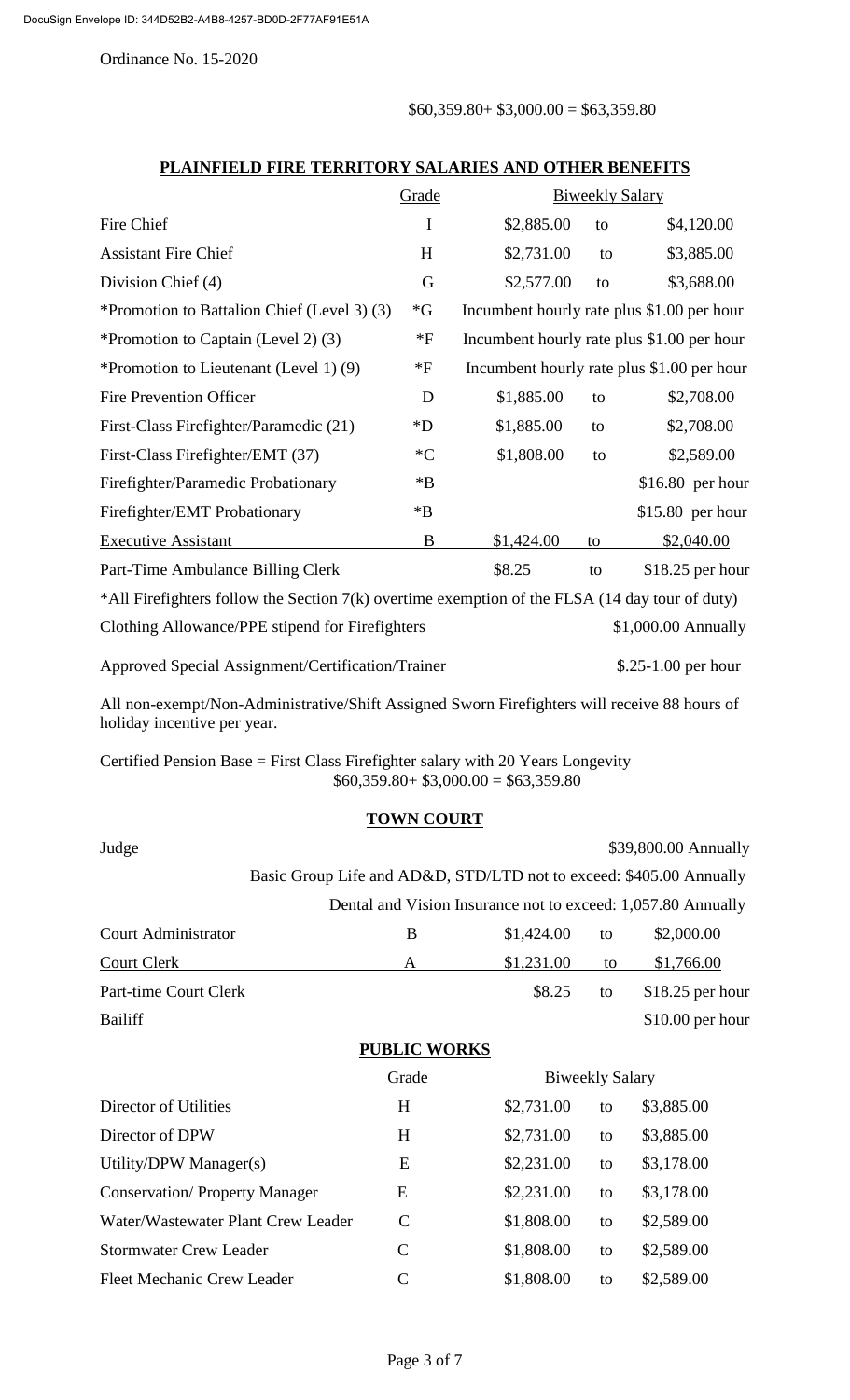| <b>Streets Crew Leader</b>                             | B | \$1,424.00              | to | \$2,040.00        |
|--------------------------------------------------------|---|-------------------------|----|-------------------|
| <b>Stormwater Compliance Inspector</b>                 | B | \$1,424.00              | to | \$2,040.00        |
| <b>Construction Crew Leader</b>                        | B | \$1,424.00              | to | \$2,040.00        |
| <b>Fleet Mechanic</b>                                  | B | \$1,424.00              | to | \$2,040.00        |
| Operator Wastewater/Water                              | B | \$1,424.00              | to | \$2,040.00        |
| <b>Operator Street Department</b>                      | A | \$1,231.00              | to | \$1,766.00        |
| <b>Operator Stormwater Department</b>                  | A | \$1,231.00              | to | \$1,766.00        |
| <b>Administrative Assistant</b>                        | A | \$1,231.00              | to | \$1,766.00        |
| Part-Time Street Operator                              |   | \$8.25                  | to | $$18.25$ per hour |
| Approved Special Assignment/Certification/Trainer/CDL  |   | $$.25 - $1.25$ per hour |    |                   |
| Clothing Allowance/PPE stipend for full-time employees |   | \$300.00                |    |                   |
| <b>Shift Differential</b>                              |   | $$1.00$ per hour        |    |                   |

# **PARKS AND RECREATION**

|                                                        | Grade         |                       | <b>Biweekly Salary</b> |                   |
|--------------------------------------------------------|---------------|-----------------------|------------------------|-------------------|
| Director of Parks and Recreation                       | H             | \$2,731.00            | to                     | \$3,885.00        |
| <b>General Manager RAC</b>                             | D             | \$1,885.00            | to                     | \$2,708.00        |
| <b>Recreation Facilities Operations Manager</b>        | $\mathsf{C}$  | \$1,808.00            | to                     | \$2,589.00        |
| <b>Aquatics Facilities Operations Manager</b>          | $\mathbf C$   | \$1,808.00            | to                     | \$2,589.00        |
| Leisure Services Manager                               | $\mathcal{C}$ | \$1,808.00            | to                     | \$2,589.00        |
| <b>Facility Maintenance Supervisor</b>                 | B             | \$1,424.00            | to                     | \$2,040.00        |
| Parks Maintenance Supervisor                           | B             | \$1,424.00            | to                     | \$2,040.00        |
| <b>Executive Assistant</b>                             | B             | \$1,424.00            | to                     | \$2,040.00        |
| <b>Assistant Aquatic Manager</b>                       | B             | \$1,424.00            | to                     | \$2,040.00        |
| <b>Building Supervisors</b>                            | A             | \$1,231.00            | to                     | \$1,766.00        |
| <b>Recreation Program Coordinator</b>                  | $\mathbf{A}$  | \$1,231.00            | to                     | \$1,766.00        |
| <b>Special Events Coordinator</b>                      | A             | \$1,231.00            | to                     | \$1,766.00        |
| Park Maintenance Operator                              | A             | \$1,231.00            | to                     | \$1,766.00        |
| <b>Splash Island Aquatic Supervisor</b>                | $\mathbf{A}$  | \$1,231.00            | to                     | \$1,766.00        |
| <b>Part-Time Crew Leaders</b>                          |               | \$9.25                | to                     | \$18.25 per hour  |
| Part-Time Park Maintenance                             |               | \$9.25                | to                     | \$18.25 per hour  |
| Part-Time Lifeguards                                   |               | \$9.25                | to                     | \$12.25 per hour  |
| <b>Part-Time Recreation Guest Services</b>             |               | \$8.25                | to                     | \$12.25 per hour  |
| Part-Time Guest Services Indoor and Splash Island      |               | \$8.25                | to                     | $$12.25$ per hour |
| Intern                                                 |               | \$8.25                | to                     | $$12.25$ per hour |
| Part-Time Programmers, Instructors and Events Workers  |               | \$8.25                | to                     | \$32.00 per class |
| Approved Special Assignment/Certification/Trainer/CDL  |               | \$.25-\$1.25 per hour |                        |                   |
| Clothing Allowance/PPE stipend for full-time employees |               | \$300.00              |                        |                   |

Shift Differential (Beyond Scheduled Shift 10pm /or after 6pm) \$1.00 per hour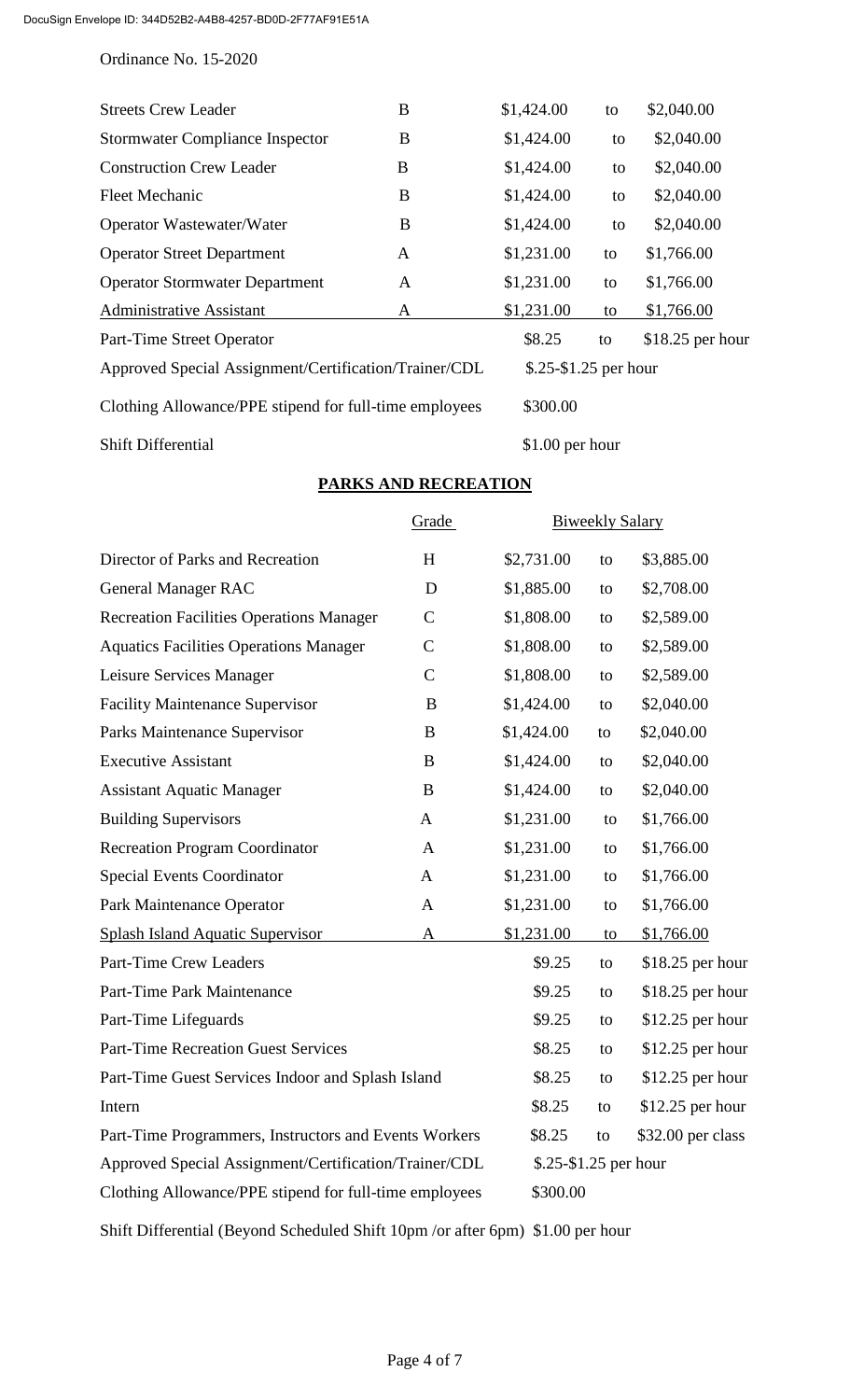|                                                                 | Grade         | <b>Biweekly Salary</b> |                                       |                                       |
|-----------------------------------------------------------------|---------------|------------------------|---------------------------------------|---------------------------------------|
| Director                                                        | H             | \$2,731.00             | to                                    | \$3,885.00                            |
| Deputy Director                                                 | G             | \$2,577.00             | to                                    | \$3,688.00                            |
| <b>Operations Manager</b>                                       | E             | \$2,231.00             | to                                    | \$3,178.00                            |
| Supervisor                                                      | $\mathcal{C}$ | \$1,808.00             | to                                    | \$2,589.00                            |
| <b>Accreditation Manager</b>                                    | $\mathsf{C}$  | \$1,808.00             | to                                    | \$2,589.00                            |
| <b>Quality Assurance Coordinator</b>                            | $\mathbf C$   | \$1,808.00             | to                                    | \$2,589.00                            |
| <b>Assistant Supervisor</b>                                     | B             | \$1,424.0              | to                                    | \$2,040.00                            |
| <b>Communications Officer</b>                                   | B             | \$1,424.0              | to                                    | \$2,040.00                            |
| Probationary with 5 Skill Sets                                  | $\mathbf{A}$  |                        | Incumbent salary plus \$1.00 per hour |                                       |
| Probationary with 4 Skill Sets                                  | A             |                        |                                       | Incumbent salary plus \$1.00 per hour |
| Probationary with 3 Skill Sets                                  | A             |                        |                                       | Incumbent salary plus \$.50 per hour  |
| Probationary with 2 Skill Sets                                  | A             |                        |                                       | Incumbent salary plus \$.50 per hour  |
| Probationary with 1 Skill Set                                   | A             |                        |                                       | Incumbent salary plus \$.50 per hour  |
| <b>Probationary Communications Officer</b>                      | A             |                        |                                       | $$16.41$ per hour                     |
| Part-time Fire Dispatch Certification                           |               |                        |                                       | Additional \$.50 per hour             |
| Part-time Police Dispatch Certification                         |               |                        |                                       | Additional \$.50 per hour             |
| Part-time Headquarters Certification                            |               |                        |                                       | Additional \$.25 per hour             |
| Part-time IDACS/Warrants Certification                          |               |                        |                                       | Additional \$.25 per hour             |
| <b>Part-time Communication Officer</b>                          |               | \$18.00                | to                                    | $$26.00$ per hour                     |
| <b>Part-time Technical Assistant</b>                            |               | \$18.00                | to                                    | $$26.00$ per hour                     |
| Shift Differential (After being certified on three disciplines) |               | $$1.00$ per hour       |                                       |                                       |
| Approved Special Assignment/Certification/Trainer               |               | $$1.00$ per hour       |                                       |                                       |

#### **HENDRICKS COUNTY COMMUNICATION CENTER**

All non-exempt/Non-Administrative/Shift Assigned Communication Officers will receive 88 hours of holiday incentive per year.

## **MISCELLANEOUS**

A part-time employee may earn an additional \$.25 per hour beginning on the first day of the pay period the month following the employee's anniversary date if the employee is not at the maximum of the grade and if they meets one of the following qualifications:

Part-Time Hendricks County Communication Center employees must average working one shift per week.

Parks and Recreation year-round employees must average working 10 hours per week. Parks and Recreation seasonal employees must average working 25 hours per week for 10 weeks.

All other part-time employees must average working 12 hours per week. These annual increases will top out at eight years of service.

 Part-time employees not specifically provided for herein shall be paid at an hourly rate ranging from \$8.25 to \$32.00 and shall receive no other compensation or benefits.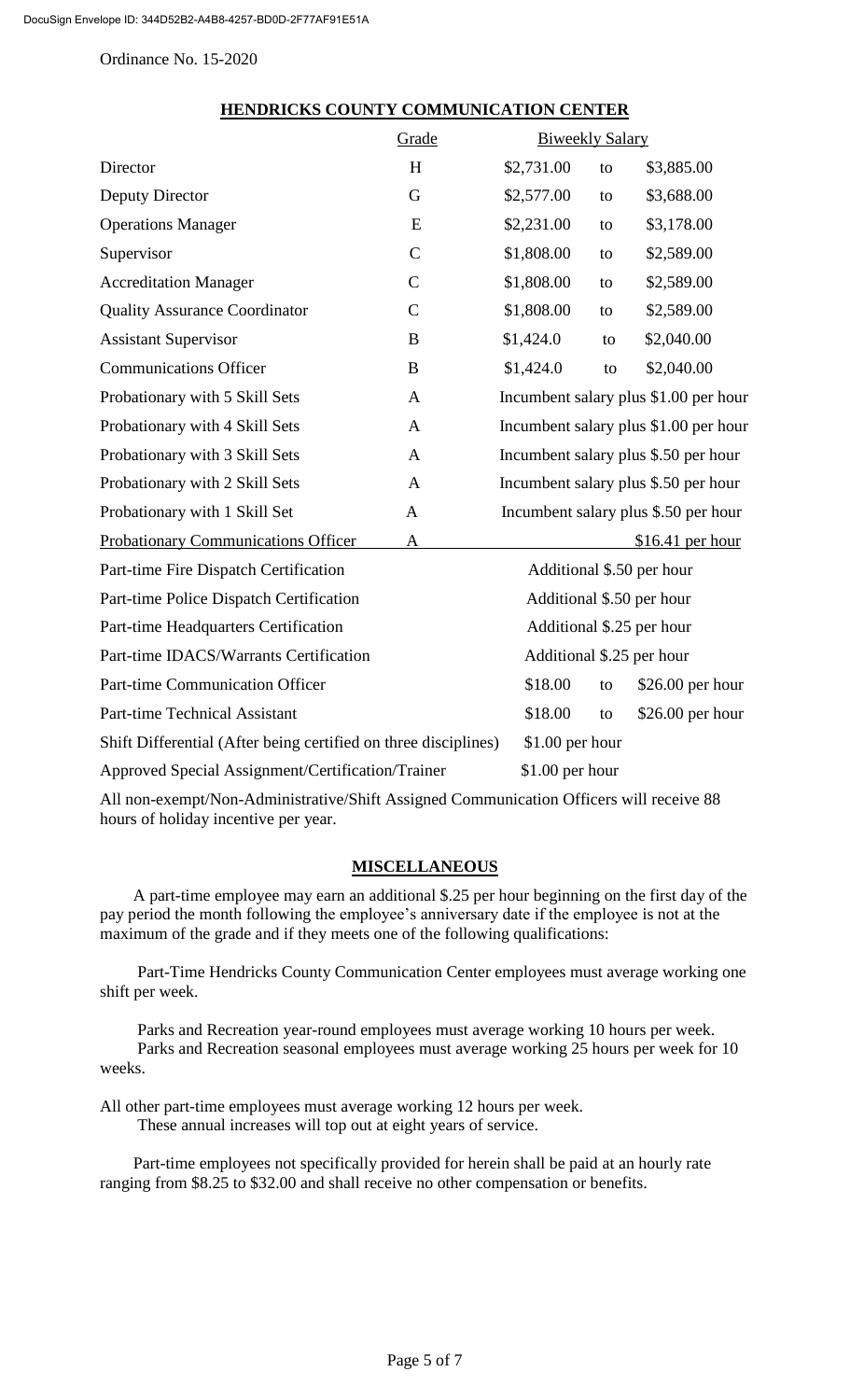Unless otherwise listed above:

- a. The Town Council may make changes to employee compensation at any time by amending the Salary Ordinance.
- b. Employees may receive performance bonuses as determined by the Town Council when awards are warranted.
- c. The Town of Plainfield assumes 3% of the employee contribution to civilian PERF and Police and Fire 1977 Funds.
- d. The Town of Plainfield assumes the premium for life insurance, short-term disability insurance and long-term disability insurance on behalf of employees and eligible elected officials.
- e. The Town of Plainfield shares in the medical and other health insurance costs with employees and eligible elected officials. Contribution amounts are determined annually.
- f. Elected officials receive personal computer data card benefit of \$51.00 monthly.
- g. Employees receive Paid Time Off, On-Call pay, Comp Time, shift differential, Holiday time, Special Assignment/Certification pay, overtime and other compensation and benefits as provided for in the Employee Handbook beyond base pay.

All full-time Town of Plainfield employees (excluding elected officials) will be paid longevity/retention pay based on the following schedule; for continuous employment (without a break in service). Employees hired between 2016 and September 30, 2019 will have their longevity/retention pay in January 2019. Employees hired prior to 2016 will have 50% of their longevity/retention pay in January and the remaining 50% paid in July 2020. Employees hired between October 1, 2019 and December 31, 2019 will not receive longevity/retention pay.

#### **LONGEVITY/RETENTION SCHEDULE**

| Paid in 2019 |
|--------------|
| \$3,000      |
| \$3,000      |
| \$2,500      |
| \$2,500      |
| \$2,500      |
| \$2,500      |
| \$2,500      |
| \$2,000      |
| \$2,000      |
| \$2,000      |
| \$2,000      |
| \$2,000      |
| \$1,800      |
| \$1,600      |
| \$1,400      |
| \$1,200      |
| \$1,000      |
| \$<br>600    |
| \$450        |
| \$300        |
| \$<br>150    |
|              |